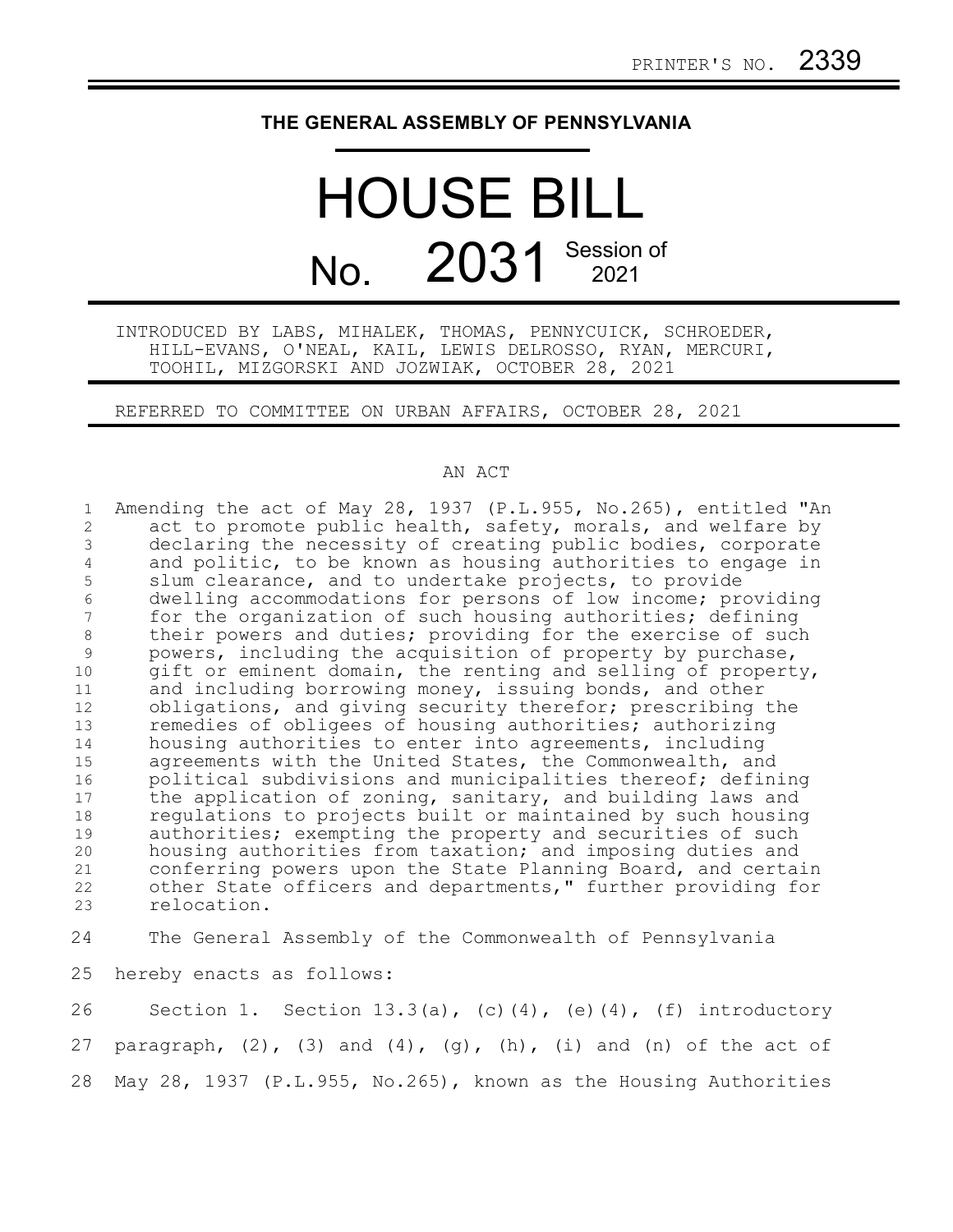Law, are amended to read: 1

Section 13.3. Relocation.--(a) [A tenant who] If a tenant or an affiliated individual is a victim [of domestic or sexual violence], the tenant may request relocation under this section if the tenant expressly requests an emergency transfer and: (1) the tenant or an affiliated individual [experienced domestic or sexual violence] became a victim on or near the premises within [ninety (90)] one hundred eighty (180) calendar days of the request; or (2) the tenant reasonably believes that the tenant or an 2 3 4 5 6 7 8 9 10

affiliated individual is threatened with imminent harm [of domestic or sexual violence] if the tenant or affiliated individual remains on the premises. 11 12 13

\* \* \* 14

(c) A tenant seeking relocation may submit to an authority a request for any of the following: 15 16

\* \* \* 17

(4) Assistance with contacting local organizations offering assistance to victims [of domestic or sexual violence]. \* \* \* 18 19 20

(e) If an authority finds that the tenant qualifies for relocation or related assistance under this section, the authority shall take any of the following steps, subject to availability: 21 22 23 24

\* \* \* 25

(4) assist the tenant with contacting local organizations offering assistance to victims [of domestic or sexual violence]. (f) A tenant may establish sufficient proof [of domestic or sexual violence] that the tenant or affiliated individual is a victim to qualify for relocation under this section through any 26 27 28 29 30

20210HB2031PN2339 - 2 -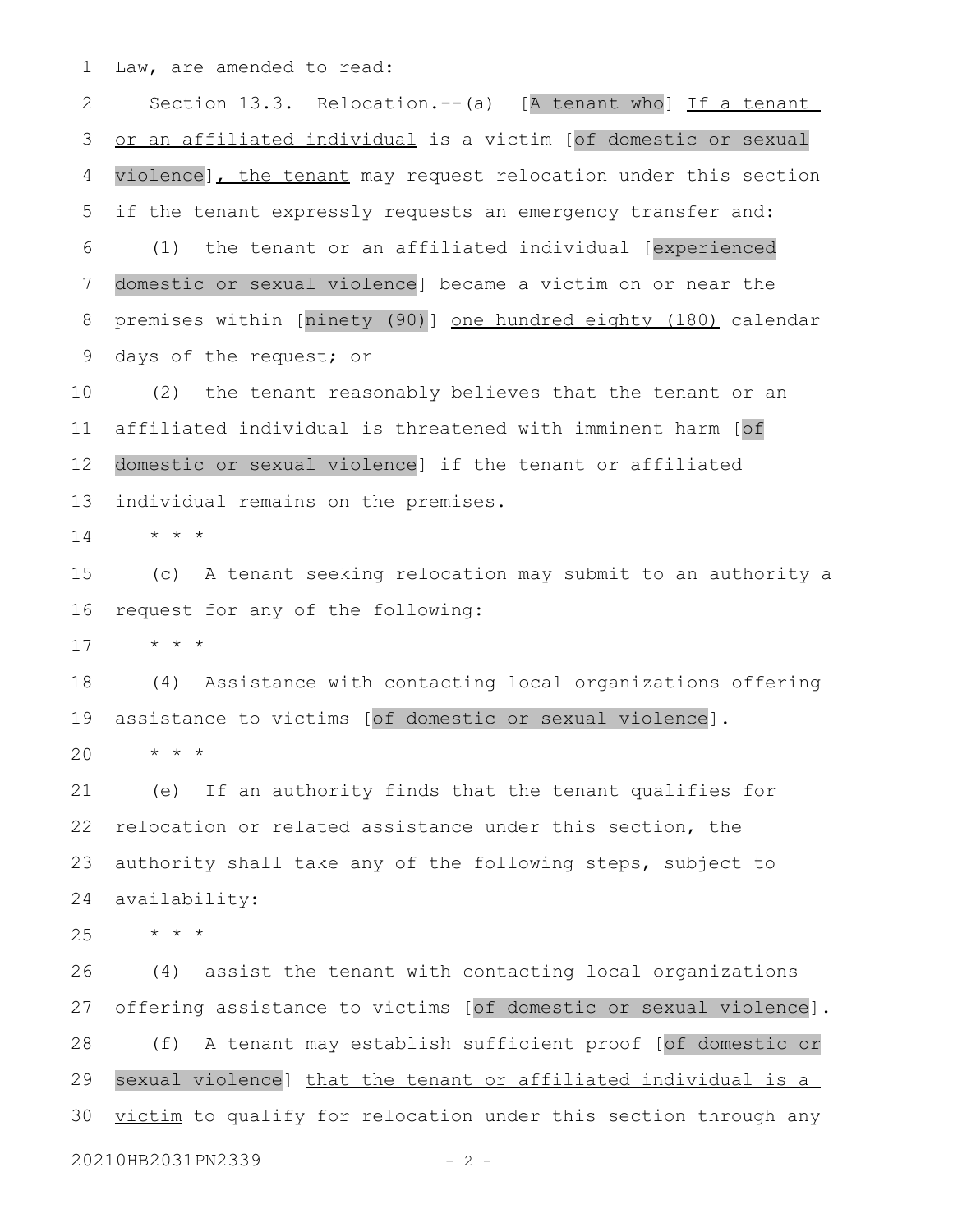of the following: 1

\* \* \* 2

(2) Police reports, medical records or court documents relating to the tenant's or an affiliated individual's victimization [as a result of domestic or sexual violence]. (3) A certification of [abuse] victimization as provided in subsection (g). 3 4 5 6 7

(4) Any other evidence of the conviction or other adjudication of guilt [for domestic or sexual violence committed against] for the act or acts of which the tenant or an affiliated individual is a victim. 8 9 10 11

(g) If an authority receives no conflicting information regarding [domestic or sexual violence] the tenant or affiliated individual's status as a victim, an authority may request a tenant seeking relocation under this section to submit a certification to the authority that includes the following: 12 13 14 15 16

(1) The tenant's name. 17

(2) The address of the tenant's dwelling unit. 18

(3) A statement that the tenant or an affiliated individual is a victim [of domestic or sexual violence]. 19 20

(4) A statement of the incident [of domestic or sexual violence] in which the tenant or affiliated individual is a victim. 21 22 23

(5) If known and safe to provide, the name of the perpetrator who committed the [domestic or sexual violence] act of which the tenant or affiliated individual is a victim. 24 25 26

(6) The proposed date for the termination of the lease or the release of the tenant from the lease. 27 28

(h) If an authority receives conflicting information regarding [domestic or sexual violence] the tenant or affiliated 29 30

20210HB2031PN2339 - 3 -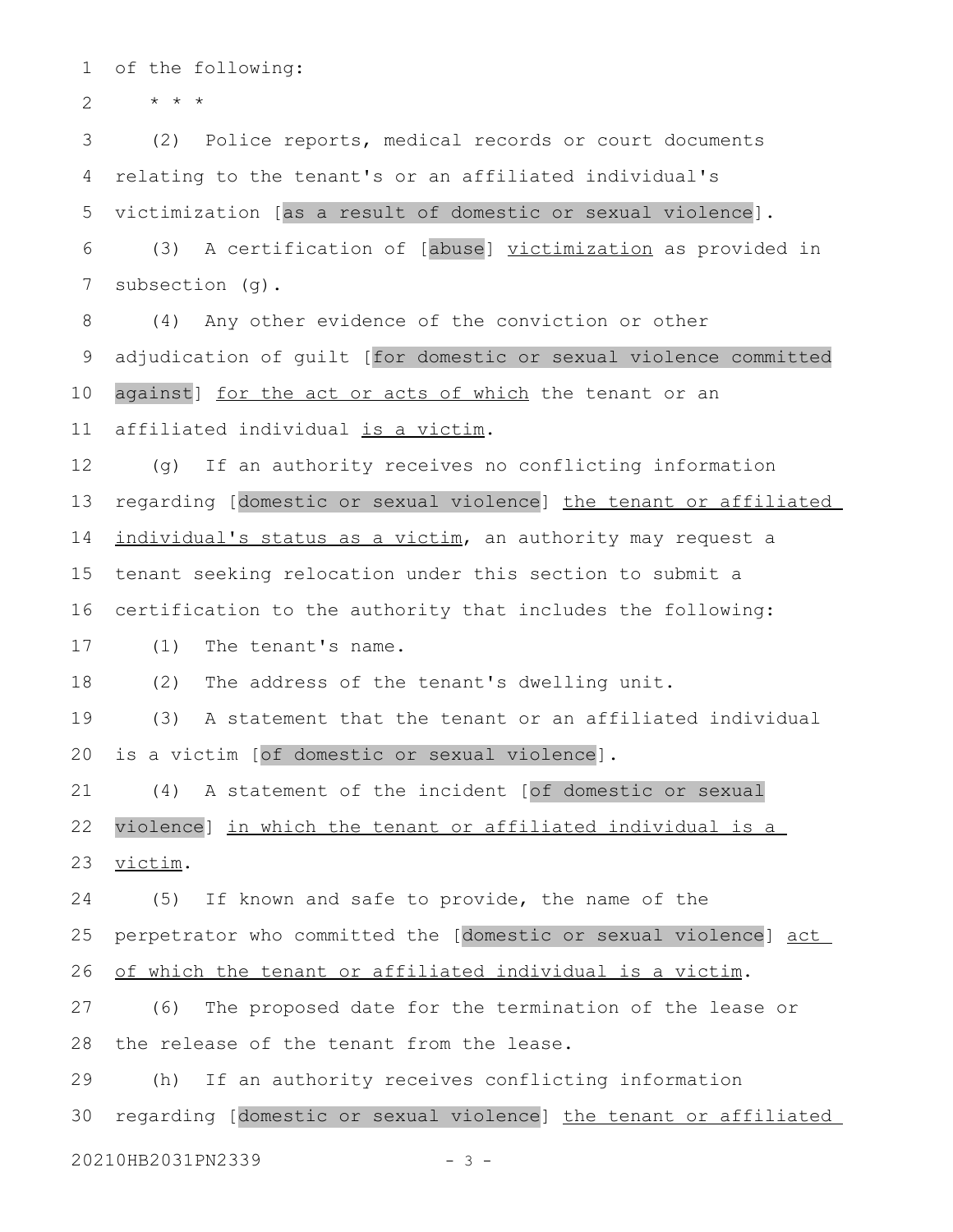individual's status as a victim, an authority may request a written verification signed by an attesting third party that includes the following: 1 2 3

(1) The tenant's name. 4

(2) The address of the tenant's dwelling unit. 5

(3) The approximate dates during which the [domestic or sexual violence] qualifying act occurred, including the most recent date. 6 7 8

(4) The name, address and telephone number of the attesting third party. The authority may waive the inclusion of any part of this information it determines would unreasonably risk the safety of the tenant or an affiliated individual. 9 10 11 12

(5) The capacity in which the attesting third party received the information regarding the [domestic or sexual violence] tenant or affiliated individual's victimization. 13 14 15

(6) A statement that the attesting third party: 16

(i) has been advised by the tenant or an affiliated individual that the tenant or an affiliated individual is a victim [of domestic or sexual violence]; 17 18 19

(ii) considers the tenant's certification to be credible; (iii) understands that the verification may be used as the basis for releasing the tenant from a lease; and 20 21 22

(iv) understands that the statement may be used in court in proceedings related to this section. 23 24

(i) If the [domestic or sexual violence] qualifying act of which the tenant or affiliated individual was a victim did not occur on the premises within [ninety (90)] one hundred eighty (180) calendar days of the date of the request for relocation, documentation under this section submitted by a tenant must include a statement that the tenant reasonably believes the 25 26 27 28 29 30

20210HB2031PN2339 - 4 -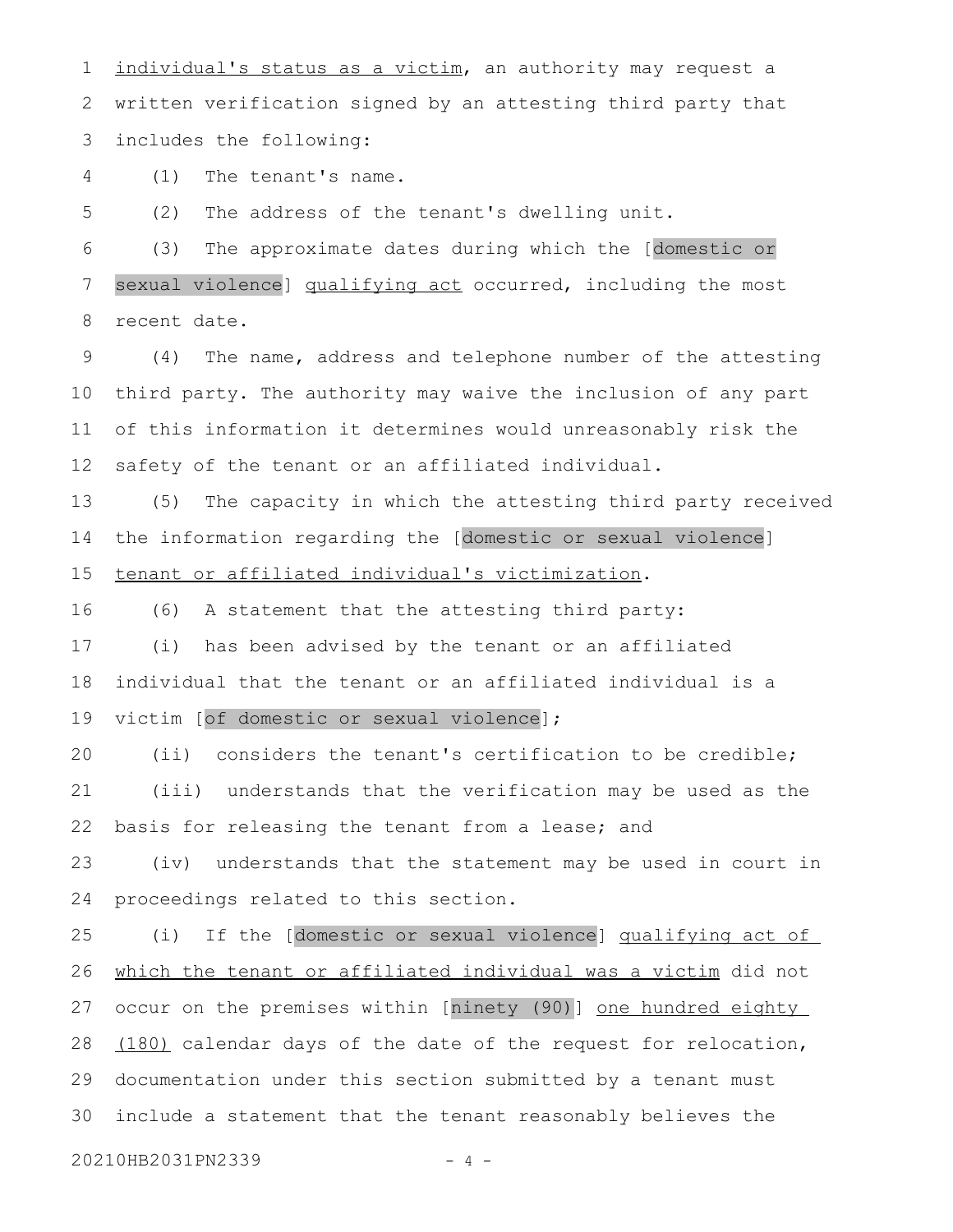tenant or an affiliated individual is threatened with imminent harm from further [domestic or sexual] violence if not relocated from the current dwelling unit. 1 2 3

\* \* \* 4

(n) As used in this section, the following words and phrases shall have the meanings given to them in this subsection: "Affiliated individual." As defined by 34 U.S.C. § 12491(a) (1) (relating to housing protections for victims of domestic violence, dating violence, sexual assault, and stalking). "Attesting third party." Any of the following: 5 6 7 8 9 10

(1) A law enforcement official. 11

(2) A licensed health care professional. 12

(3) A victim advocate [as defined by 34 U.S.C. § 12291(a) (41) (relating to definitions and grant provisions)]. 13 14

(4) A victim assistant as defined by 34 U.S.C. § 12291(a) (42). 15 16

(5) A victim service provider [as defined by 34 U.S.C. § 12291(a)(43) or a provider of victim services as defined by 34 U.S.C. § 12291(a)(44)]. 17 18 19

(6) A licensed social worker. 20

"Completed request." A request including or supplemented with information which the authority requires to determine the tenant's eligibility for relocation assistance under this section. 21 22 23 24

"Domestic or sexual violence." Any of the following: (1) Conduct against a family or household member that constitutes an offense under any of the following: (i) 18 Pa.C.S. § 2504 (relating to involuntary manslaughter). 25 26 27 28 29

(ii) 18 Pa.C.S. § 2701 (relating to simple assault). 20210HB2031PN2339 - 5 -30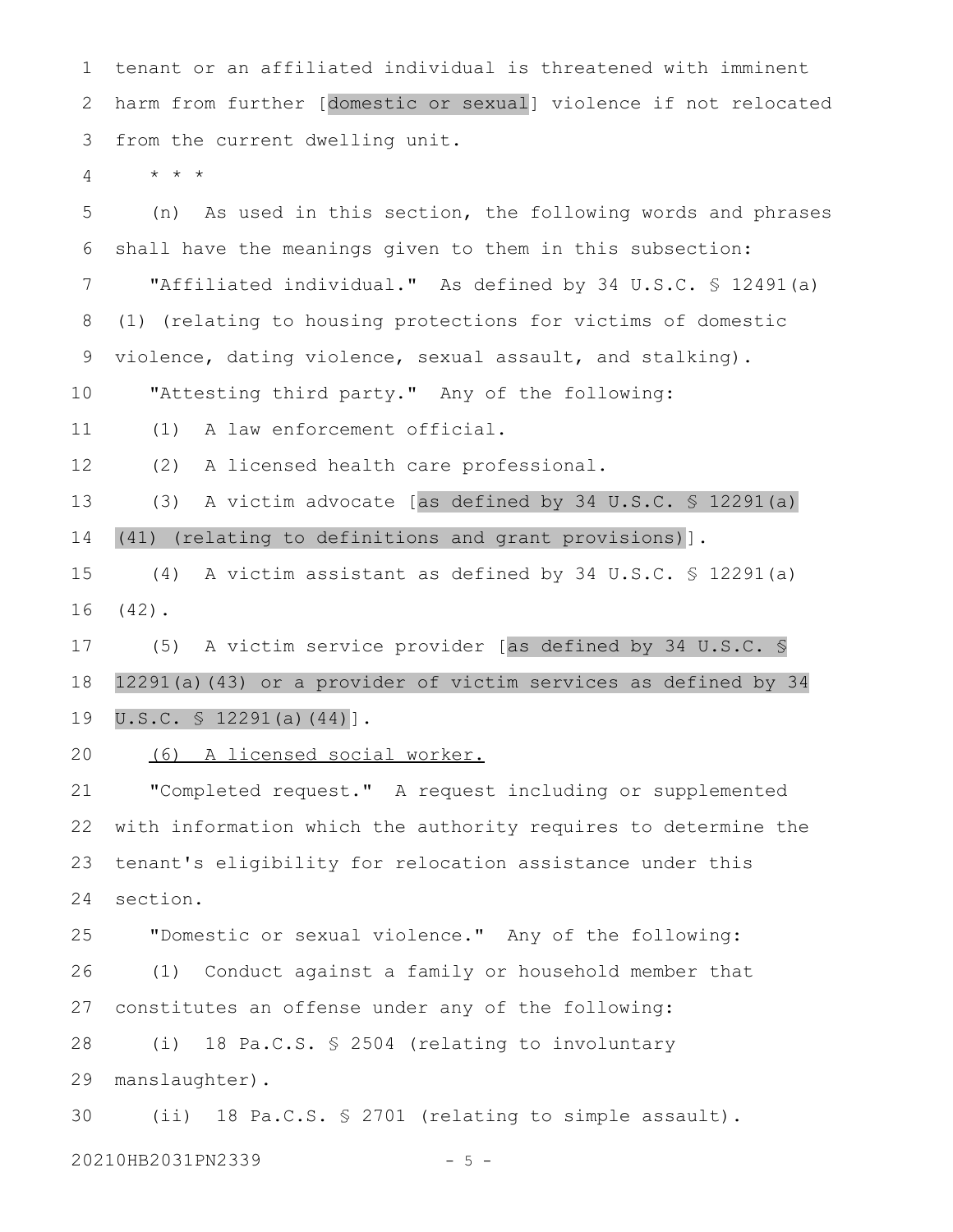(iii) 18 Pa.C.S. § 2702(a)(3), (4) or (5) (relating to aggravated assault). 1 2

(iv) 18 Pa.C.S. § 2705 (relating to recklessly endangering another person). 3 4

(v) 18 Pa.C.S. § 2706 (relating to terroristic threats). 5

(vi) 18 Pa.C.S. § 2709.1 (relating to stalking). 6

(vii) 18 Pa.C.S. § 3124.1 (relating to sexual assault). 7

For the purpose of this paragraph, the term "family or household member" shall have the same meaning as in 23 Pa.C.S. § 6102 (relating to definitions). 8 9 10

(2) Conduct that constitutes abuse as defined in 23 Pa.C.S. § 6102. 11 12

(3) Conduct that constitutes sexual violence as defined in 42 Pa.C.S. § 62A03 (relating to definitions). 13 14

(4) Dating violence, as defined in section 1553(f) of the act of March 10, 1949 (P.L.30, No.14), known as the "Public School Code of 1949." 15 16 17

"Premises." A dwelling and the structure of which it is a part. The term includes the exterior or interior areas: 18 19

(1) associated with the structure that are excluded from the dwelling unit, including the fixtures, facilities and 20 21

appurtenances; and 22

(2) held out for the use of tenants generally or the use of which is promised to the tenants. 23 24

"Victim." Any of the following: 25

(1) An individual against whom an act of domestic violence, 26

sexual violence or stalking was committed or attempted. 27

(2) An individual against whom a crime as defined in section 28

103 of the act of November 24, 1998 (P.L.882, No.111), known as 29

the Crime Victims Act, was committed or attempted, if the crime 30

20210HB2031PN2339 - 6 -